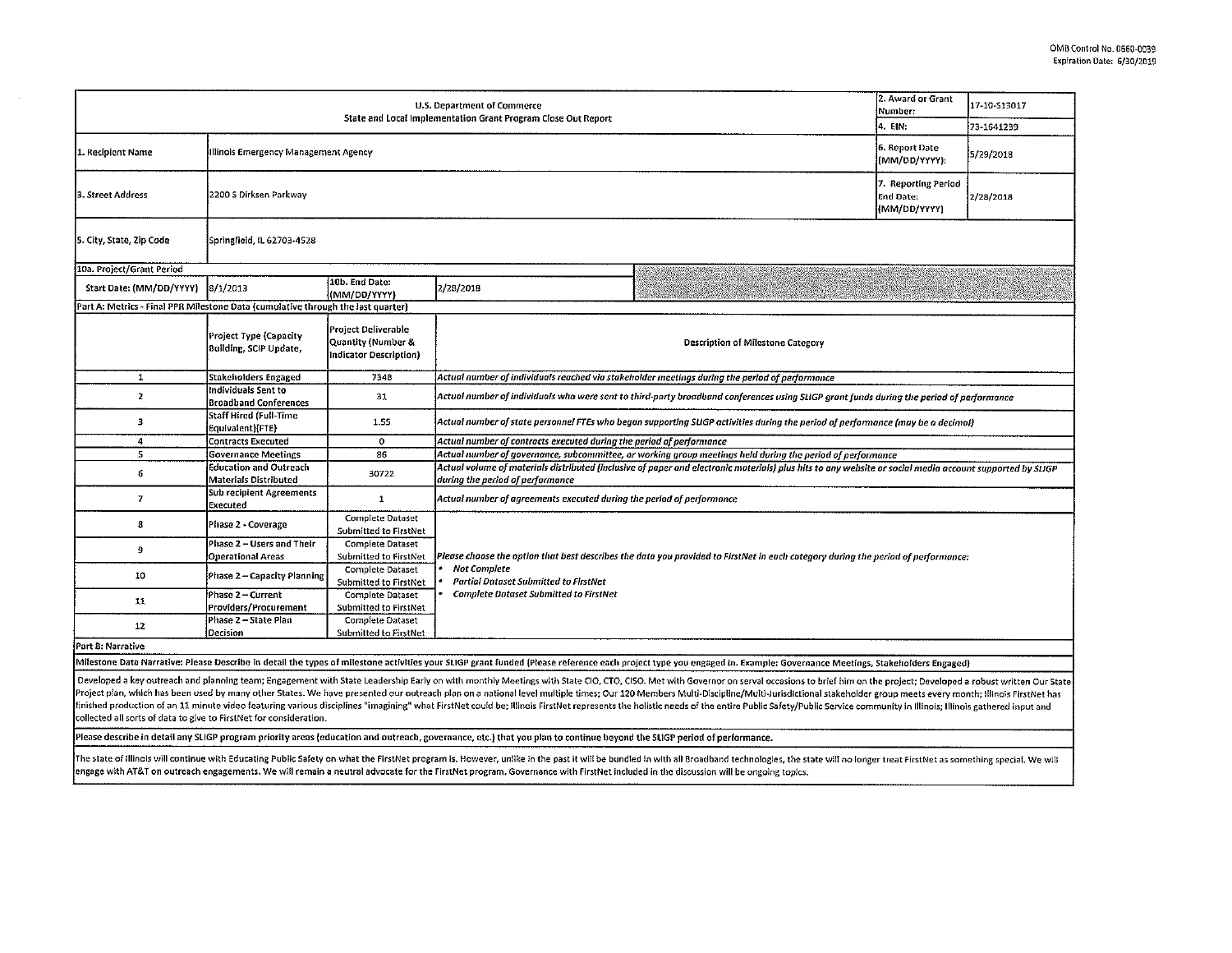| Data collection narrative: Please describe in detail the status of your SLIGP funded data collection activities.                                                                                                                                                                                                                                                    |                                                                                 |                                                                                                                                                                                                                                                                                                                                                 |                                                                                    |                                         |                                          |                                            |                                       |                                          |
|---------------------------------------------------------------------------------------------------------------------------------------------------------------------------------------------------------------------------------------------------------------------------------------------------------------------------------------------------------------------|---------------------------------------------------------------------------------|-------------------------------------------------------------------------------------------------------------------------------------------------------------------------------------------------------------------------------------------------------------------------------------------------------------------------------------------------|------------------------------------------------------------------------------------|-----------------------------------------|------------------------------------------|--------------------------------------------|---------------------------------------|------------------------------------------|
| All data that was requested by FirstNet has been delivered.                                                                                                                                                                                                                                                                                                         |                                                                                 |                                                                                                                                                                                                                                                                                                                                                 |                                                                                    |                                         |                                          |                                            |                                       |                                          |
| Please describe in detail any data collection activities you plan to continue beyond the SLIGP period of performance                                                                                                                                                                                                                                                |                                                                                 |                                                                                                                                                                                                                                                                                                                                                 |                                                                                    |                                         |                                          |                                            |                                       |                                          |
| illinois will continue to monitor the FirstNet program. We don't have plans to collect formalized data. However if FirstNet needs additional information we should be able to provide. We will however be collecting anecdotal<br>Usage. Our job will be to monitor the success of the program and determine whether or not FirstNet is delivering on their promise |                                                                                 |                                                                                                                                                                                                                                                                                                                                                 |                                                                                    |                                         |                                          |                                            |                                       |                                          |
| Lessons Learned: Please share any lessons learned or best practices that your organization implemented during your SLIGP project.                                                                                                                                                                                                                                   |                                                                                 |                                                                                                                                                                                                                                                                                                                                                 |                                                                                    |                                         |                                          |                                            |                                       | . Engaging with the Electric and         |
| Telephone cooperatives                                                                                                                                                                                                                                                                                                                                              |                                                                                 |                                                                                                                                                                                                                                                                                                                                                 |                                                                                    |                                         |                                          |                                            |                                       |                                          |
| Engaging with the IL Universities and Carriers about public/private Partnerships                                                                                                                                                                                                                                                                                    |                                                                                 |                                                                                                                                                                                                                                                                                                                                                 |                                                                                    |                                         |                                          |                                            |                                       |                                          |
| Leadership Support - Engagement with State Leadership early on. Monthly Meetings with State CIO, CTO, CISO, and Governor<br>Having a written Project Plan.                                                                                                                                                                                                          |                                                                                 |                                                                                                                                                                                                                                                                                                                                                 |                                                                                    |                                         |                                          |                                            |                                       |                                          |
| Our 120 Members Multi-Discipline/Multi-Jurisdictional stakeholder group meets every month representing the holistic needs of the entire Public Safety/Public Service community in Illinois. Trying to be all inclusive                                                                                                                                              |                                                                                 |                                                                                                                                                                                                                                                                                                                                                 |                                                                                    |                                         |                                          |                                            |                                       |                                          |
| Customized marketing materials tailored for Illinois Audience                                                                                                                                                                                                                                                                                                       |                                                                                 |                                                                                                                                                                                                                                                                                                                                                 |                                                                                    |                                         |                                          |                                            |                                       |                                          |
| Part C: Staffing                                                                                                                                                                                                                                                                                                                                                    |                                                                                 |                                                                                                                                                                                                                                                                                                                                                 |                                                                                    |                                         |                                          |                                            |                                       |                                          |
| Staffing Table - Please provide a summary of all positions funded by SLIGP.                                                                                                                                                                                                                                                                                         |                                                                                 |                                                                                                                                                                                                                                                                                                                                                 |                                                                                    |                                         |                                          |                                            |                                       |                                          |
| Name                                                                                                                                                                                                                                                                                                                                                                |                                                                                 | <b>FTE%</b>                                                                                                                                                                                                                                                                                                                                     |                                                                                    |                                         | Project(s) Assigned                      |                                            |                                       | Change                                   |
| Grant Program Manager-Bob Evans                                                                                                                                                                                                                                                                                                                                     | 75                                                                              | Point of Contact for State Administrative Agency (Illinois Emergency Management Agency) and Liaison with National Telecommunic                                                                                                                                                                                                                  |                                                                                    |                                         |                                          |                                            | No change                             |                                          |
| Project Manager-Joe Galvin                                                                                                                                                                                                                                                                                                                                          | 80                                                                              | .<br>Project Manager for National Public Safety Broadband Notwork (NPSBN) and Statewide Interoperability Coordinator (SWIC) for Illin                                                                                                                                                                                                           |                                                                                    |                                         |                                          |                                            | No change                             |                                          |
|                                                                                                                                                                                                                                                                                                                                                                     |                                                                                 |                                                                                                                                                                                                                                                                                                                                                 |                                                                                    |                                         |                                          |                                            |                                       |                                          |
|                                                                                                                                                                                                                                                                                                                                                                     |                                                                                 |                                                                                                                                                                                                                                                                                                                                                 |                                                                                    |                                         |                                          |                                            |                                       |                                          |
| Part D: Contracts and Funding                                                                                                                                                                                                                                                                                                                                       |                                                                                 |                                                                                                                                                                                                                                                                                                                                                 |                                                                                    |                                         |                                          |                                            |                                       |                                          |
|                                                                                                                                                                                                                                                                                                                                                                     |                                                                                 |                                                                                                                                                                                                                                                                                                                                                 |                                                                                    |                                         |                                          |                                            |                                       |                                          |
| Subcontracts Table -- Include all subcontractors engaged during the period of performance. The totals from this table must equal the "Subcontracts Total" in your Budget Worksheet                                                                                                                                                                                  |                                                                                 |                                                                                                                                                                                                                                                                                                                                                 |                                                                                    |                                         |                                          |                                            |                                       |                                          |
| Name                                                                                                                                                                                                                                                                                                                                                                | Type<br>RFP/RFQ Issued (Y/N)<br><b>Subcontract Purpose</b><br>(Vendor/Subject.) |                                                                                                                                                                                                                                                                                                                                                 |                                                                                    | <b>Total Federal Funds</b><br>Allocated | <b>Total Matching Funds</b><br>Allocated |                                            |                                       |                                          |
| Illinois Law Enforcement Alarm System (ILEAS)                                                                                                                                                                                                                                                                                                                       |                                                                                 | 80% time for Technical System Architect (Bill Springer), 100%<br>Sub-award<br>time for Data Analyst (Dan Meseke), 80% time for Grant and<br>Y<br>recipient<br>Travel coordinator (Lori Bell) personnel, travel, statewide and<br>regional conferences, meeting expenses, printing, office<br>supplies, technology and management/administration |                                                                                    | \$1,257,704.52                          | \$0.00                                   |                                            |                                       |                                          |
| <b>Budget Worksheet</b>                                                                                                                                                                                                                                                                                                                                             |                                                                                 |                                                                                                                                                                                                                                                                                                                                                 |                                                                                    |                                         |                                          |                                            |                                       |                                          |
| Columns 2, 3 and 4 must match your project budget for the entire award and your final SF 424A. Columns 5, 6, and 7 should list your final budget figures, cumulative through the last quarter                                                                                                                                                                       |                                                                                 |                                                                                                                                                                                                                                                                                                                                                 |                                                                                    |                                         |                                          |                                            | <b>Final Approved</b>                 |                                          |
| Project Budget Element (1)                                                                                                                                                                                                                                                                                                                                          | Federal Funds Awarded (2)                                                       |                                                                                                                                                                                                                                                                                                                                                 | <b>Approved Matching</b><br>Funds (3)                                              | Total Budget (4)                        |                                          | <b>Final Federal Funds</b><br>Expended (5) | <b>Matching Funds</b><br>Expended (6) | <b>Final Total funds</b><br>Expended (7) |
| a. Personnel Salaries                                                                                                                                                                                                                                                                                                                                               | \$307,375.00                                                                    |                                                                                                                                                                                                                                                                                                                                                 | \$0.00                                                                             |                                         | \$307,375.00                             | \$307,994.50                               | \$0.00                                | \$307,994.50                             |
| b. Personnel Fringe Benefits                                                                                                                                                                                                                                                                                                                                        | \$266,917.77                                                                    |                                                                                                                                                                                                                                                                                                                                                 | \$0.00                                                                             | \$266,917.77                            |                                          | \$267,223.09                               | \$0.00                                | \$267,223.09                             |
| c. Travel                                                                                                                                                                                                                                                                                                                                                           | \$14,560.00                                                                     |                                                                                                                                                                                                                                                                                                                                                 | \$95,000.00                                                                        | \$109,560.00                            |                                          | \$8,441.17                                 | \$100.145.00                          | \$108,586.17                             |
| d, Equipment                                                                                                                                                                                                                                                                                                                                                        | \$0.00                                                                          |                                                                                                                                                                                                                                                                                                                                                 | \$0.00                                                                             | \$0.00                                  |                                          | \$0.00                                     | \$0.00                                | \$0.00                                   |
| e. Materials/Supplies                                                                                                                                                                                                                                                                                                                                               | \$0.00                                                                          |                                                                                                                                                                                                                                                                                                                                                 | \$0.00                                                                             | \$0.00                                  |                                          | \$0.00                                     | \$0.00                                | \$0.00                                   |
| , Subcontracts Total                                                                                                                                                                                                                                                                                                                                                | \$1,439,959.27                                                                  |                                                                                                                                                                                                                                                                                                                                                 | \$0.00                                                                             | \$1,439,959.27                          |                                          | \$1,257,704.52                             | \$0.00                                | \$1,257,704.52                           |
| t. Other                                                                                                                                                                                                                                                                                                                                                            | \$0.00                                                                          |                                                                                                                                                                                                                                                                                                                                                 | \$248,530.00                                                                       | \$248,530.00                            |                                          | \$0.00                                     | \$260,126.92                          | \$260,126.92                             |
| ndirect                                                                                                                                                                                                                                                                                                                                                             | \$0.00                                                                          |                                                                                                                                                                                                                                                                                                                                                 | \$163,673.44                                                                       |                                         | \$163,673.44                             | \$0.00                                     | \$163,673.44                          | \$163,673.44                             |
| . Total Costs                                                                                                                                                                                                                                                                                                                                                       | \$2,028,812.04                                                                  |                                                                                                                                                                                                                                                                                                                                                 | \$507,203.44<br>\$2,536,015.48<br>\$1,841,363.28<br>\$523,945.36<br>\$2,365,308.64 |                                         |                                          |                                            |                                       |                                          |
| .% of Total                                                                                                                                                                                                                                                                                                                                                         | 80%                                                                             |                                                                                                                                                                                                                                                                                                                                                 | 20%                                                                                |                                         | 100%                                     | 78%                                        | 22%                                   | 100%                                     |

 $\mathcal{L}^{\text{max}}_{\text{max}}$  , where  $\mathcal{L}^{\text{max}}_{\text{max}}$